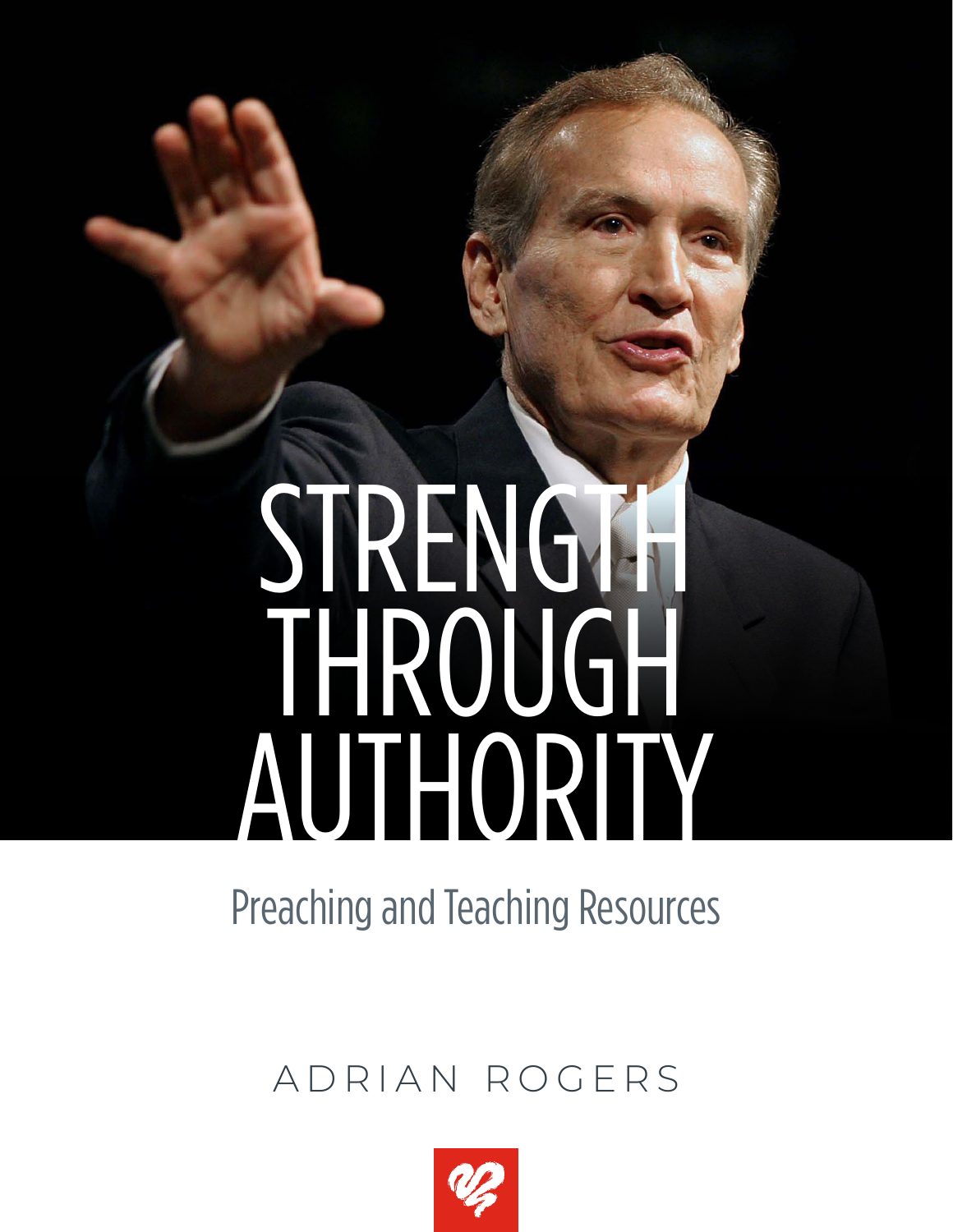

ADRIAN ROGERS

We are grateful for the opportunity to provide this transcript produced from a live sermon preached by Adrian Rogers while serving as pastor of Bellevue Baptist Church in Memphis, Tennessee. This transcript is intended for your personal, non-commercial use.

# **Note: Though it has been transcribed from a version used for broadcast, it may contain stutters, stammers, and other authentic remarks as would be common in a live setting.**

In order to ensure our ability to be good stewards of Adrian Rogers' messages, Love Worth Finding has reserved all rights to this content.

Except for your personal, non-commercial use and except for brief quotations in printed reviews, no part of this publication may be reproduced, stored in a retrieval system, or transmitted in any form or by any means—electronic, mechanical, photocopy, recording, or any other—without the prior permission of the publisher.

Copyright © 2022 Love Worth Finding Ministries, Inc.

Transcripts are used by permission of the Rogers Family Trust.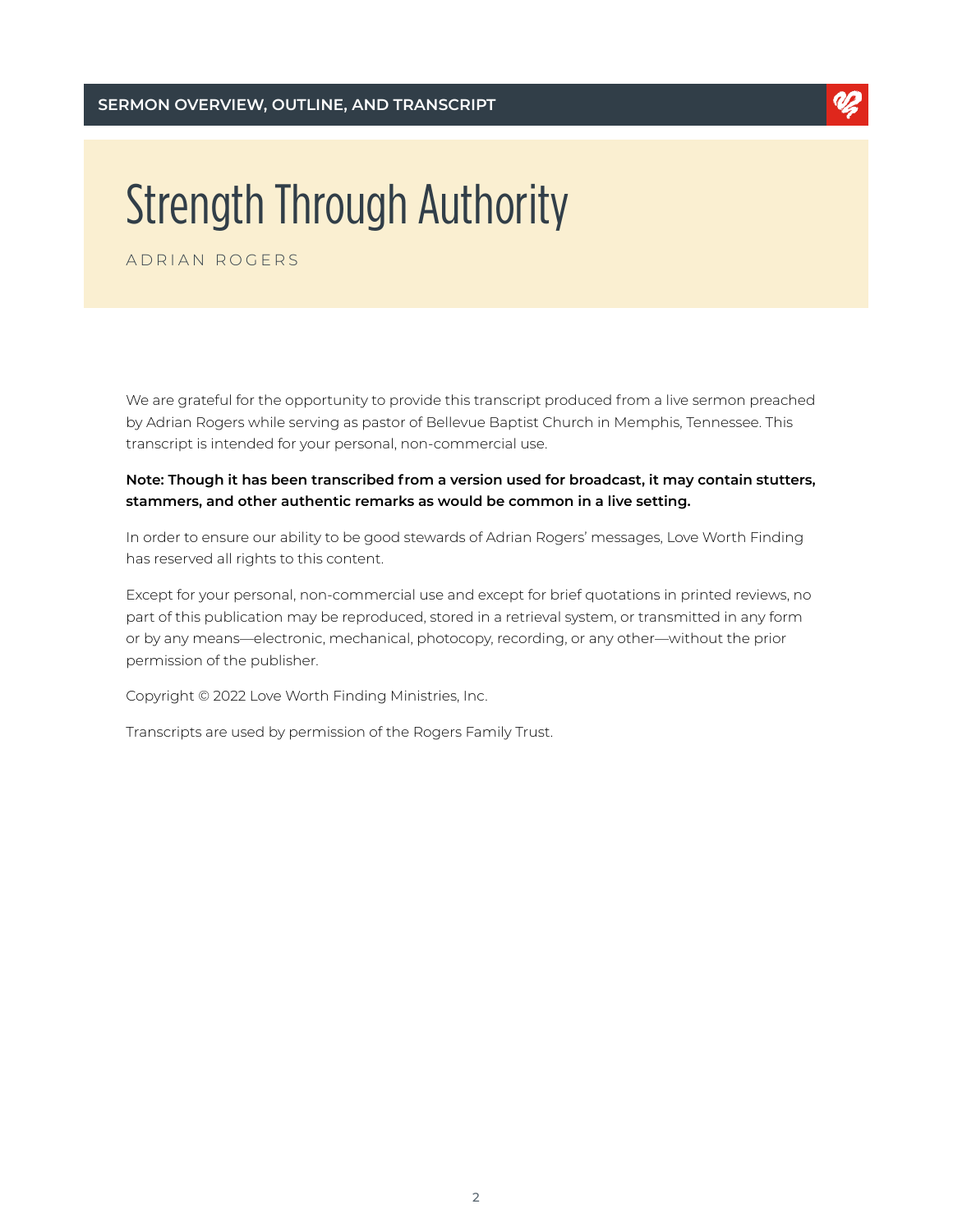

**SERMON REFERENCE:** Luke 7:1-10 **LWF SERMON NUMBER:** #1944

The Lord did not create us to live crushed and defeated lives, but to reign and live victoriously. The centurion's faith in Luke 7 is an example of strength through kingdom authority.

"When Jesus heard these things, He marveled at him, and turned around and said to the crowd that followed Him, "I say to you, I have not found such great faith, not even in Israel!" And those who were sent, returning to the house, found the servant well who had been sick" (Luke 7:9-10).

In this passage, we first see the source of kingdom authority: it comes from a higher power. Adrian Rogers says, "Authority comes from above; therefore, any authority that you may hold is no better or stronger than the one who is over you."

The reason God's children have authority is that God is over them. It is the doctrine of identification. When He died, He died for us, so we died with Him and when He rose, we rose with Him, bearing resurrection life. When Jesus ascended, we ascended with Him; therefore, Jesus' victory is our victory.

Second, we see the secret of kingdom authority: God does not give it to rebels. Adrian Rogers says, "You cannot be over until you are under; if you do not know the restraint of the Spirit, you will never know the release of the Spirit. If you cannot operate the spiritual brakes, God'll never show you the spiritual accelerator."

Jesus lives as an example of how we are to subject ourselves to authority. Though He was God, He lived as a man, under the authority of God, the Holy Spirit, the Word of God, His earthly parents, and the government.

Third, we see the scope of our authority: we cannot refuse, confuse or abuse it. In Genesis, Adam was given authority over the forces of nature, but in Christ, we are given spiritual authority over the power of the enemy.

Finally, we see the strength of kingdom authority, which comes from surrender. The centurion in Luke 7 was a man who had many people working under him; yet, he humbled himself, surrendering to the authority of Jesus as he pleaded for his servant's life. True surrender takes incredible strength.

## **LIFE APPLICATION**

Do you understand the source, secret and scope of your kingdom authority? Have you surrendered to the Holy Spirit and been strengthened by His power?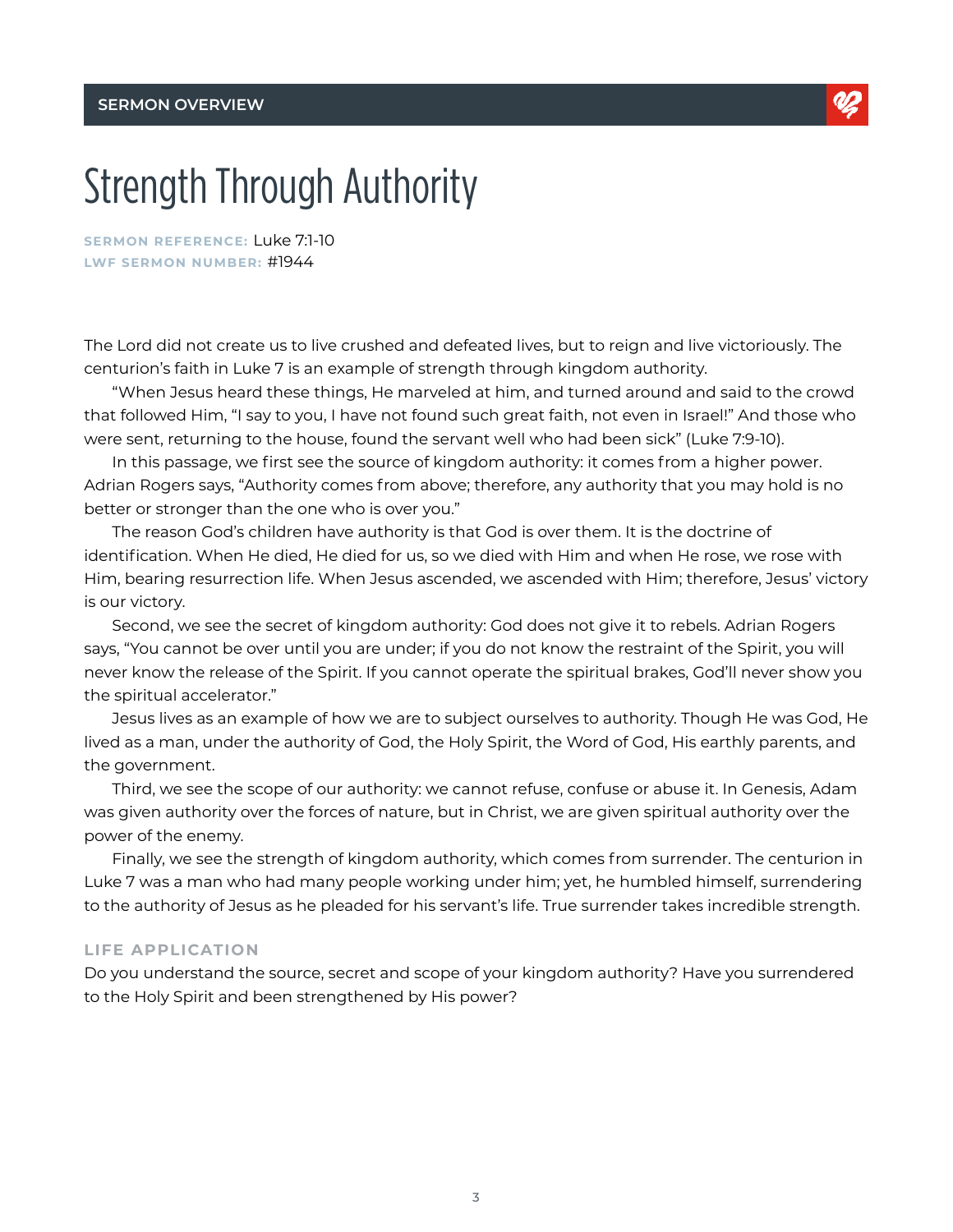

**SERMON REFERENCE:** Luke 7:1-10 **LWF SERMON NUMBER:** #1944

- 1) INTRODUCTION
	- a) Many Christians are living defeated lives today.
		- i) But that need not be you, if you will discover the wonderful truth of kingdom authority.
	- b) Luke 7:1-9
		- i) The Lord Jesus marveled at this man.
		- ii) The Lord Jesus said that this man had more faith than all of the sons of Abraham.
		- iii) This is significant, and we need to pay attention to it.
			- (1) Luke 7:9-10
	- c) Satan will do all that he can do to keep us from learning the truth about the kingdom authority we have in the Lord Jesus Christ.
		- i) God did not create us to be victims of Satan, to live crushed and defeated lives.
		- ii) To the contrary, our Lord expects us to reign.
			- (1) We are to have victory over Satan in this day and in this age.
	- d) When God created Adam and Eve and put them in the Garden, He told them to have dominion.
		- i) Genesis 1:28
		- ii) "Dominion" means that they are to reign and to rule.
	- e) But Adam and Eve disobeyed God and yielded everything to Satan.
		- i) They lost their dominion.
		- ii) Rather than having their dominion, they became slaves to Satan.
	- f) When Adam rebelled against Heaven, he lost his authority on Earth.
		- i) Adam became a slave to Satan, and a child of a slave is a slave, also.
			- (1) Therefore, all of those who are in Adam became slaves of Satan.
	- g) The Lord Jesus Christ, the last Adam, came to this Earth and won back for us the victory that the first Adam lost.
		- i) If we don't understand this, then no matter how true it is, it will do us no good.
			- (1) There are some who have not yet learned of our emancipation in the Lord Jesus and of our kingdom authority, and there are others who think it sounds too good to be true.
			- (2) The truth does not set us free if we don't know the truth. (a) John 8:31-32
		- ii) Knowing the truth about kingdom authority, which we lost in Adam but got back in Christ, helps us overcome Satan now in this life (not in the world to come).
			- (1) Romans 5:17
				- (a) We shall reign in life right now; not just in the sweet by and by.
	- h) Luke 7:8
		- i) This centurion was a very important man in the Roman army.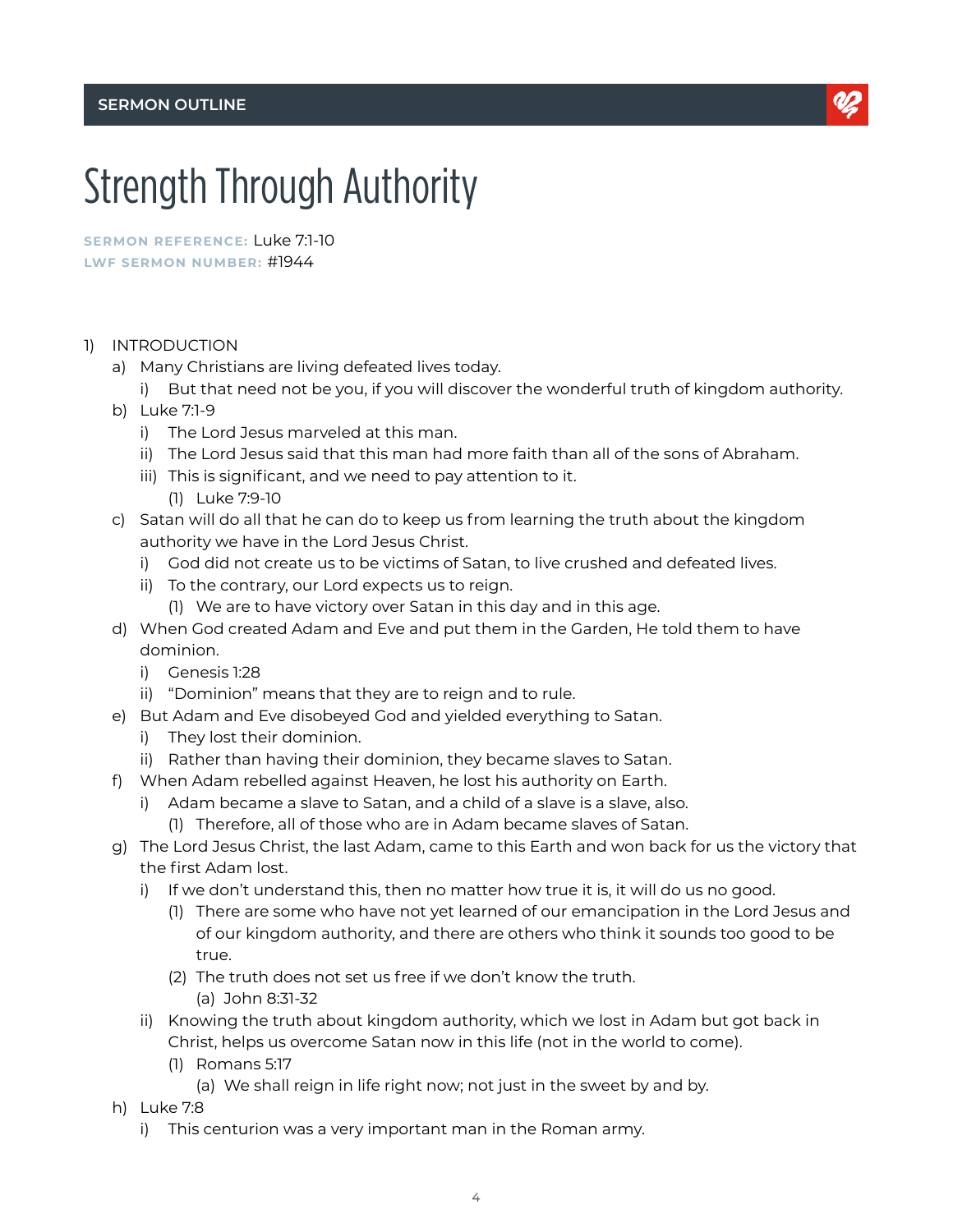

- ii) Even though he was an officer, there was a general over him and an emperor over the general.
- iii) He understood that he was under authority; therefore, he had authority.
	- (1) Because he was under authority, he was over those who were under him.
- i) Luke 7:9
	- i) The Lord Jesus marveled.
	- ii) This centurion understood kingdom authority.
- j) We need to understand this same kingdom authority.
	- i) Authority means the official, legal right to act.
- k) In today's message, we will learn four things about kingdom authority from this passage in the book of Luke.
- 2) THE SOURCE OF KINGDOM AUTHORITY (Luke 7:8)
	- a) All authority comes from above.
		- i) We have to be under authority to have authority.
	- b) Luke 7:8
	- c) Since authority comes from above, any authority that we may hold is no better or stronger than the one who is over us.
		- i) We must have someone to back up the authority that we hold.
			- (1) For instance, in a disturbance, a police officer comes in the name of the law. (a) We are to pray in the name of Jesus.
			- (2) The police officer gets his authority because he has been commissioned.
			- (3) Behind that badge is the police department of the city.
			- (4) Behind the police department of the city is the state militia.
			- (5) Behind the state militia is the National Guard and the forces of the United States.
				- (a) That one police officer is backed up by incredible authority.
	- d) The reason God's children have authority is because of the Lord who is over them.
	- e) 1 John 4:17
		- i) As Jesus is, so are we because we are in Him and He is in us.
			- (1) This is the doctrine of identification.
				- (a) When He died, we died with Him.
					- (i) When He died, He died for us; so, we died with Him.
				- (b) When He rose, we rose with Him.
					- (i) We are identified, united with Him in resurrection.
					- (ii) Romans 6:5
					- (iii) When He died, He gave Himself for us; and then He rose to give Himself to us.
						- 1. We have resurrection life.
				- (c) When Jesus ascended, we ascended with Him.
					- (i) The Bible teaches that we are seated with the Lord Jesus.
						- 1. Ephesians 1:17-21, 2:6
					- (ii) Jesus' victory is our victory.
	- f) The authority comes from Jesus, and we are united with Jesus in His death, burial,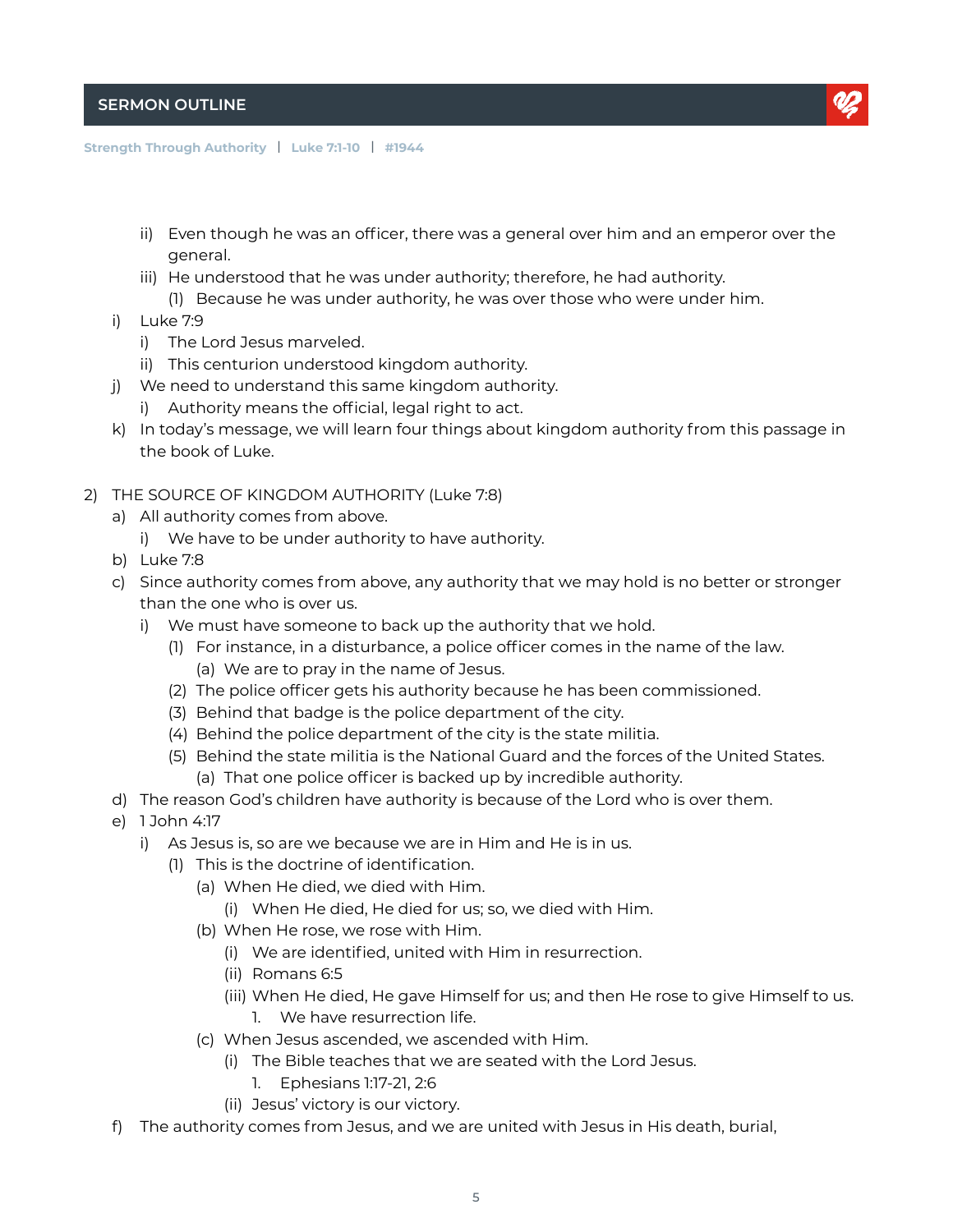

resurrection, ascension and enthronement.

- i) Jesus has dominion over Satan.
- ii) Jesus has authority over demons.
- iii) As believers, we are in Jesus.
- iv) If Satan and demons are subject to Jesus, then they must be subject to us.
	- (1) This is not about us and our importance; it's about Jesus.
		- (a) 1 John 4:17
- v) Because of what Jesus has done and because of His victory, we have victory in the Lord Jesus Christ.
- g) We need to understand what the relationship of Jesus Christ to the church truly is.
	- The church is not a business with Jesus as the president.
	- ii) The church is a body with Jesus as the head.
		- (1) We are organically related to the Lord Jesus Christ.
		- (a) His life is in us.
	- iii) Matthew 28:18-20
		- (1) Jesus has the authority, and He has given us the power of attorney to act for Him.
- h) 1 Peter 3:22
- 3) THE SECRET OF KINGDOM AUTHORITY (Luke 7:8)
	- a) Luke 7:8
		- i) The centurion was under authority, so he had people under him.
	- b) The secret of kingdom authority is that we cannot be over until we are under.
		- i) We cannot have authority until we get under the authority that is over us.
	- c) All authority is linked to obedience.
		- i) Why would someone give us authority to act for him if we are disobedient to him?
			- (1) This is why Satan endeavored to get Adam to disobey.
				- (a) When Adam disobeyed, he forfeited his authority.
	- d) Our generation today doesn't like to be under authority.
		- i) Pop culture and music have a defiant message to resist authority.
		- ii) Entertainment makes fun of authority figures, including fathers.
	- e) We don't want anyone to be over us, but God does not give kingdom authority to rebels.
		- i) As an illustration, when teaching someone to drive, the first thing you show them is the brake.
			- (1) If they are not interested in learning how to make the vehicle stop, then you certainly aren't interested in teaching them how to make it go.
		- ii) If we do not know the restraint of the Holy Spirit, then we will never know the release of the Spirit.
		- iii) The reason many people don't have kingdom authority is because they have not learned how to be under; therefore, they will not be over.
	- f) God has authority everywhere.
		- i) There is the authority of the Word of God.
			- (1) Are you under it?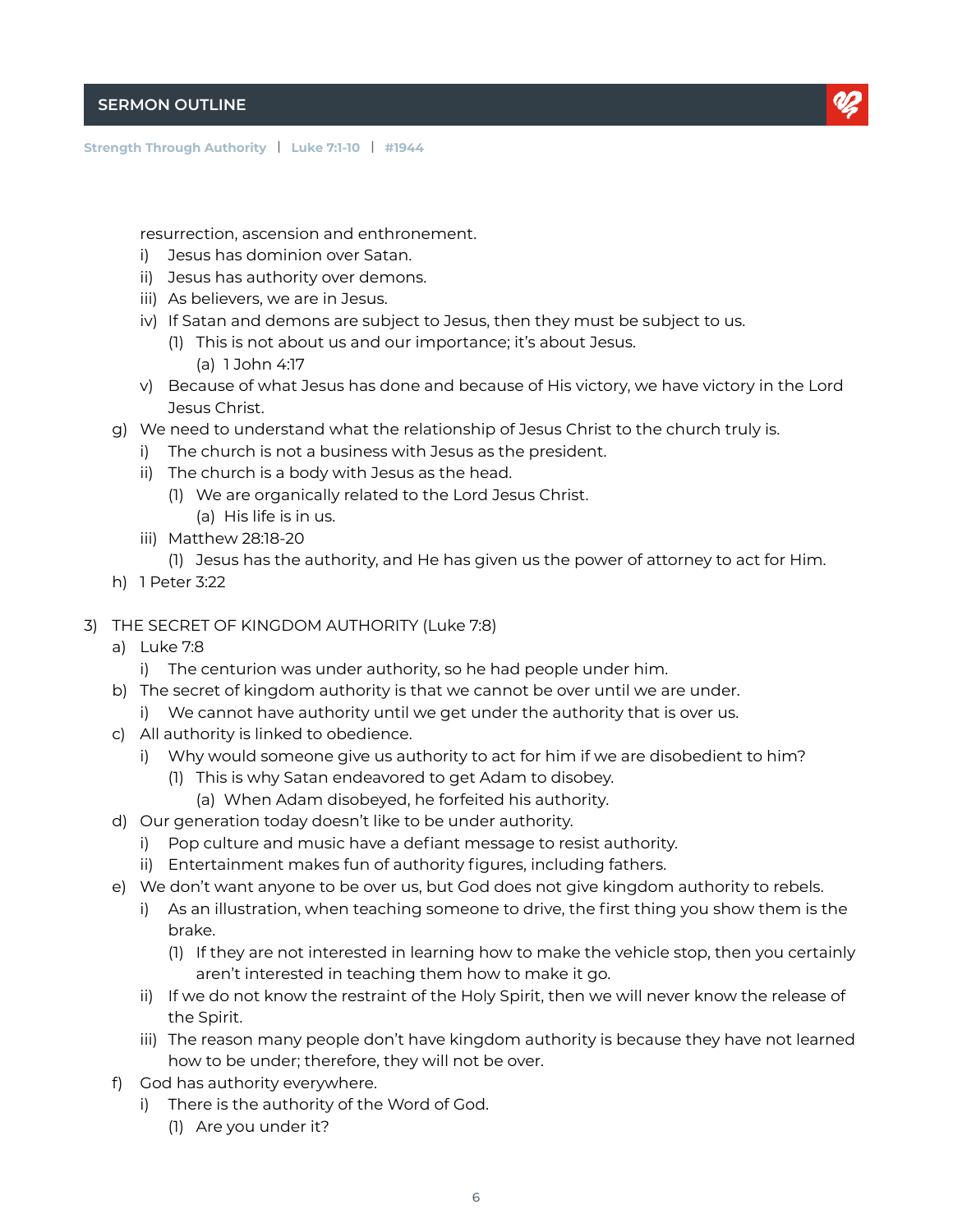

- ii) There is the authority of the Lordship of Christ.
	- (1) Have you submitted to it?
- iii) There is the authority of the direction of the Holy Spirit.
	- (1) Do you know it?
- iv) There is to be authority in the home.
- v) There is authority in the church.
- vi) There is authority in the government.
- vii) When we go to a restaurant, there is authority in that restaurant.
- g) The Lord Jesus Christ was under authority.
	- i) Luke 7:8
	- ii) The Lord Jesus showed us not what God was to be like on Earth but what man was to be like on Earth.
		- (1) He was God, but He lived a life on this Earth as man.
	- iii) The Lord Jesus was subject to His Father. (1) John 17:4
	- iv) The Lord Jesus was in subjection to the Holy Spirit.
		- (1) Luke 4:1
	- v) He was subject to the Word of God.
		- (1) John 10:35
			- (a) He said that the Scriptures cannot be broken.
	- vi) He was subject to His earthly parents.
		- (1) Luke 2:51
	- vii) The Lord Jesus was subject to earthly government.
		- (1) Matthew 17:27
			- (a) Jesus, the King of Glory, paid His taxes.
- h) If the Lord Jesus was subject to authority, then who are we to say that no one will tell us what to do?
- i) Because authority flows from above, we must get under that authority that is over us so we can be over those things that that authority has set over us.
- 4) THE SCOPE OF KINGDOM AUTHORITY (Luke 10:18-19)
	- a) Luke 10:18-19
		- i) In the King James translation, the word "power" is used twice in this passage.
			- (1) But these are two different words and may be translated as, "Behold, I give you authority over all the power of the enemy."
	- b) The scope of our authority is over all the power of the enemy.
	- c) Kingdom authority does not need to be refused, it does not need to be confused, and it does not need to be abused.
		- i) God gave Adam authority over the beasts of the field, the fowls of the air and the fish of the sea, but that authority has not yet been given to us.
			- (1) We do not live in the Garden of Eden.
		- ii) Potentially, we gain more in Christ than we ever lost in Adam.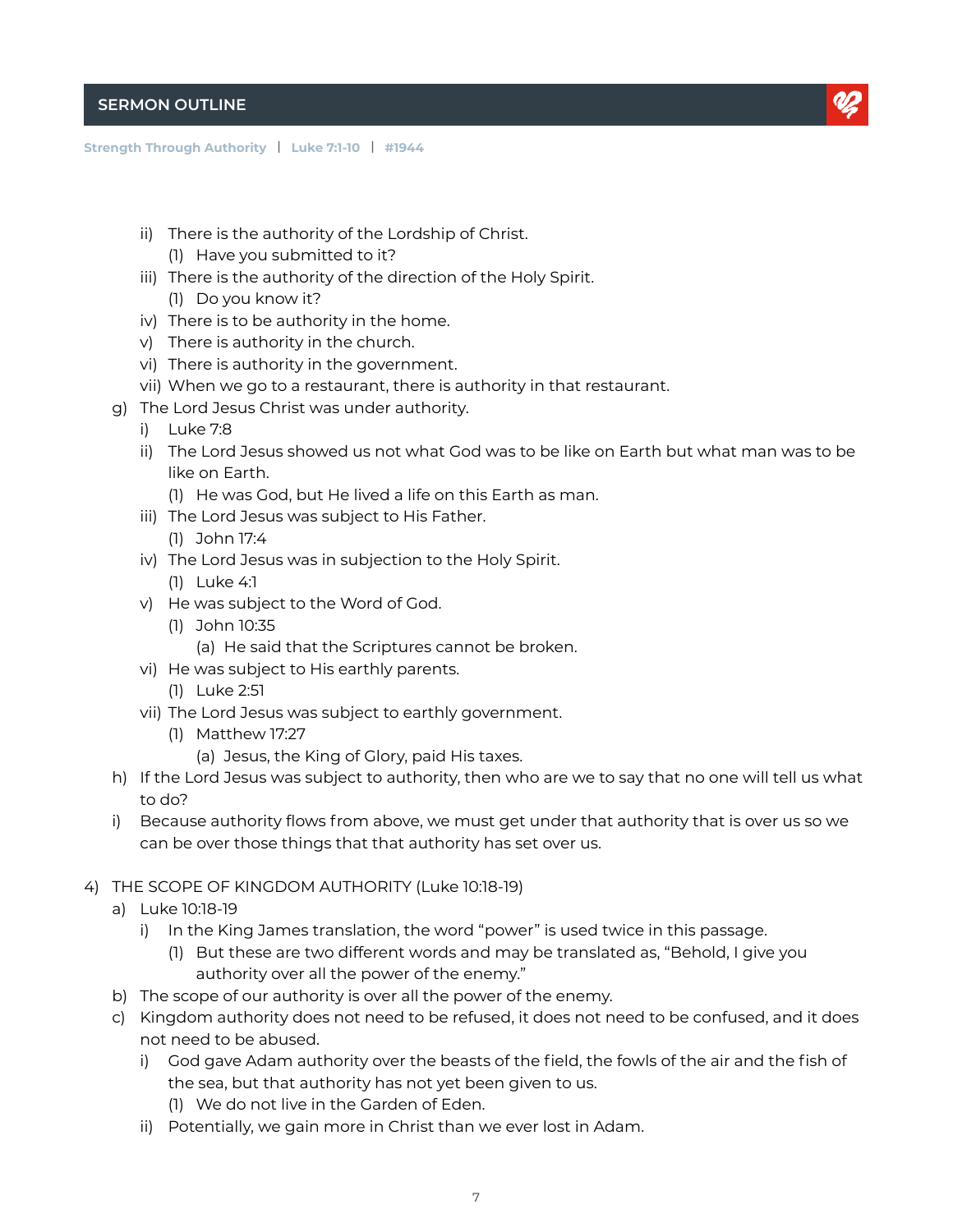

- (1) But our full inheritance is waiting until Jesus Christ comes again.
- iii) Adam was given authority over the forces of nature; we are given authority over the power of the enemy.
- iv) The dominion over the forces of nature will come in the millennium.
	- (1) Hebrews 2:8
		- (a) There is potentiality that is yet to be fulfilled.
		- (b) There is a "not yet."
	- (2) Romans 8:22
		- (a) We are not living in the Garden of Eden.
		- (b) There is disease, destruction and depravity all over the globe.
			- (i) Children of God are not isolated nor insulated from these.
	- (3) Romans 8:23
		- (a) The restoration of nature and the redemption of the body are yet to come.
- d) When our Lord says that He gives us authority, He is referring to spiritual authority.
	- i) If the devil cannot keep us from learning this truth, he will try to corrupt it and pervert it so that we will have the idea that we can make it rain or influence nature or empty hospital rooms if we have spiritual authority.
- e) 2 Peter 1:3
	- i) This is where our authority is.
- f) One day, the lion and the lamb will lie down together, but not yet. i) Hebrews 2:8
- g) Meanwhile, we are not slaves of sin.
	- i) Satan has no authority, sin has no allurement, and temptation has no power that the child of God cannot overcome with kingdom authority.
- 5) THE STRENGTH OF KINGDOM AUTHORITY (Luke 7:7-8)
	- a) Luke 7:7-8
		- i) This centurion was a man of strength.
		- ii) If we need spiritual soldiers, spiritual servants and this strength, then we will have to surrender.
			- (1) Strength, in the Christian life, comes from surrender.
	- b) If we are going to understand this tremendous strength, then we must surrender to the Lord Jesus Christ.
		- i) We must be His to command.
	- c) There is a difference between authority and power.
		- i) Authority comes from the office.
		- ii) Power is residual in the person.
			- (1) On the football field, there are large, strong men dressed in armor; and there are much smaller men with nothing but a whistle.
				- (a) The smaller men with the whistles can send the strong men off the field.
				- (b) The man in the striped shirt with the whistle has the authority.
	- d) Just knowing the strength of spiritual authority is not enough.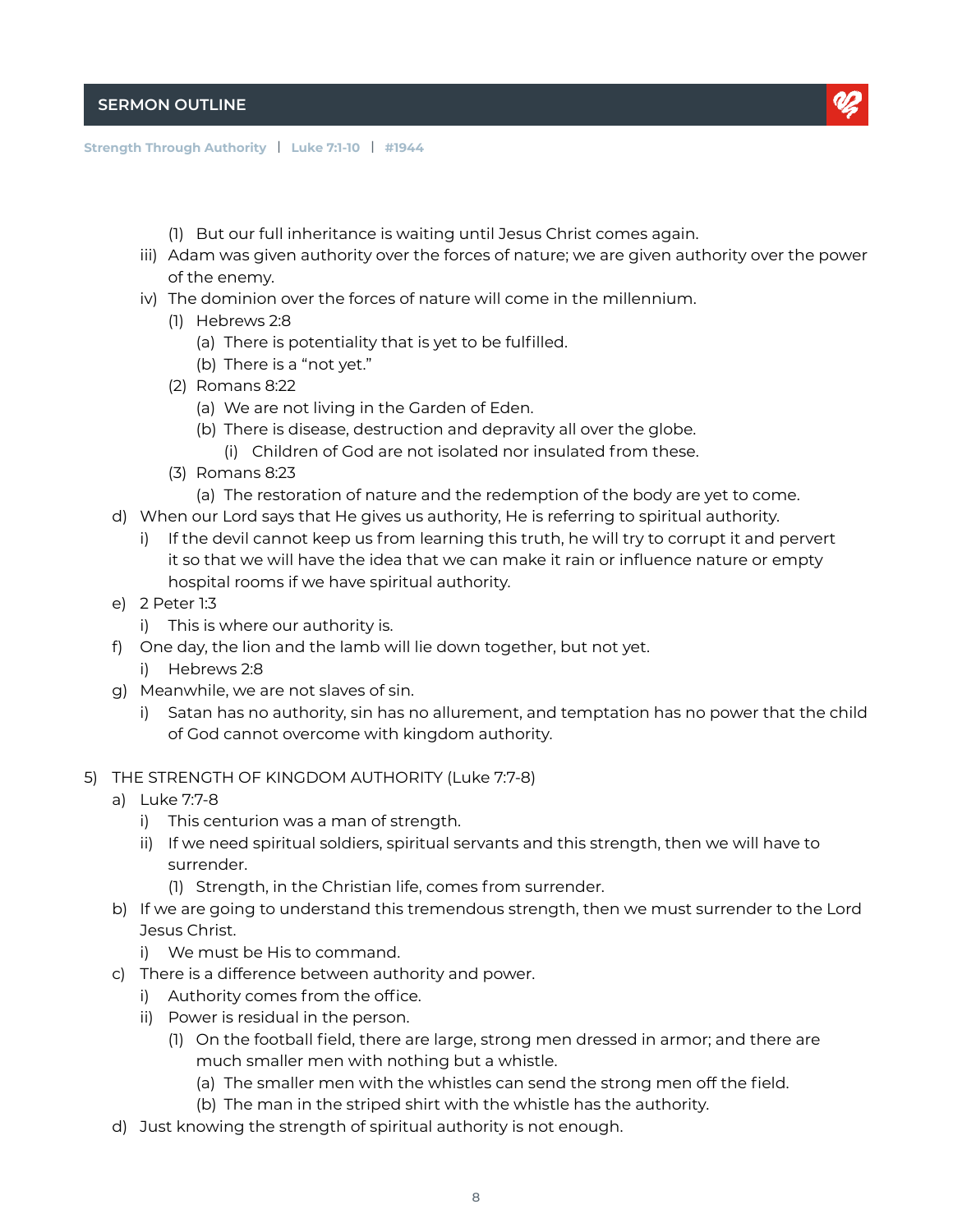

- i) We need to learn how to pray with authority.
- 6) CONCLUSION
	- a) Have you given your heart to the Lord Jesus Christ?
		- i) Are you saved?
	- b) Do you know Jesus personally? If not, you can pray to Him today by asking Him to come into your life.
	- c) Call upon Jesus today. Repent (turn) from your sins, and turn to Jesus. Ask Him to forgive you of your sins, and acknowledge Him as Lord of your life.
		- i) Romans 3:23
		- ii) Romans 10:9-10
		- iii) Romans 10:13
		- iv) Acts 16:31
		- v) John 3:16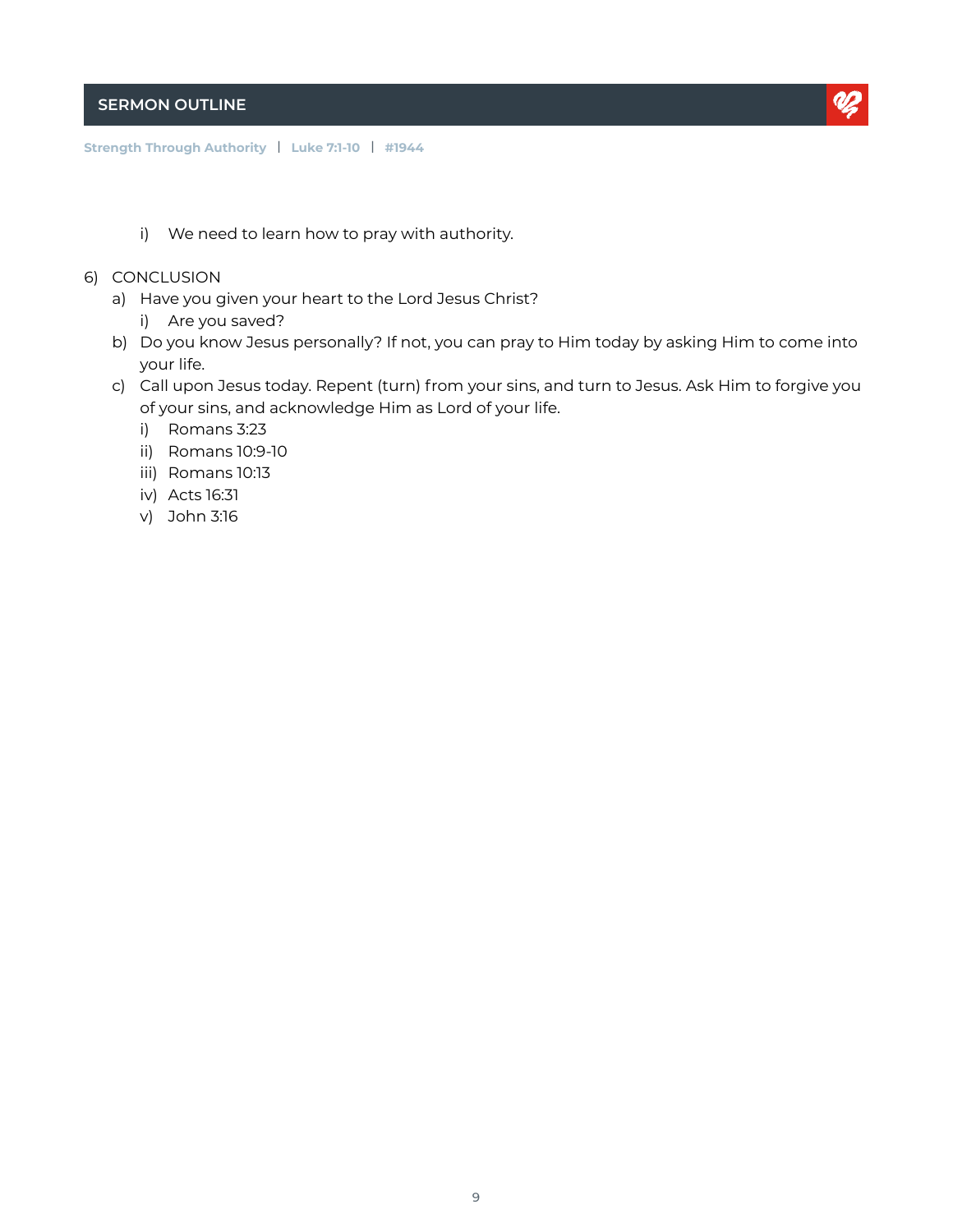

**SERMON REFERENCE:** Luke 7:1-10 **LWF SERMON NUMBER:** #1944

Would you be finding Luke Chapter 7? Luke chapter 7. And may I tell you that you could discover no greater truth than the marvelous, wonderful truth of kingdom authority. You could enjoy no greater blessing than to enter into the truth of kingdom authority. But having said that, we have many, and some of them in churches today, who are living defeated lives. Somebody has described our generation this way: "We are a needy generation, sick of our conditions, unable to create better, too ignorant to explain life, too shallow to endure it, too bitter to enjoy it, and too weak to overcome it." I hope that's not you, but it could be you. But it need not be you if you will discover a wonderful truth called kingdom authority.

Now let's look in Luke chapter 7 verse 1 through verse 9, "And when He had ended all these sayings in the audience of the people, He entered into Capernaum. And a certain centurion's servant, who was dear unto him, was sick, and ready to die. And when he heard of Jesus, he sent unto Him the elders of the Jews, beseeching Him that He would come and heal his servant. And when they came to Jesus, they besought Him instantly, saying, 'That he was worthy for whom He should do this: for he loveth our nation, and he hath built us a synagogue.' Then Jesus went with them. And when He was now not far from the house, the centurion sent friends to Him saying unto Him, 'Lord, trouble not thyself: for I'm not worthy that thou shouldest enter under my roof: wherefore neither thought I myself worthy to come unto thee: but say in a word, and my servant shall be healed. For I also am a man set under authority.'" Now I want you to understand this verse is the key verse, "'For I also am a man set under authority, having under me soldiers, and I say unto one, 'Go', and he goeth; and to another, 'Come', and he cometh; and to my servant, 'Do this,' and he doeth it.' When Jesus heard these things, He marveled at him, and turned him about, and said unto the people that followed Him, 'I say unto you, that I have not found so great faith, no, not in Israel.'"

Now, ladies and gentlemen, look up here just parenthetically before I go one step further. If Jesus Christ marveled at this man, I mean absolutely marveled at him, if Jesus Christ was astounded by what this man said, then you ought to take note of it. And if Jesus Christ said of all of the sons of Abraham that He knew, that this man had more faith than any He'd met, don't you think you ought to pay attention? Hmm?

Now, folks, we're dealing with something that is significant. Don't miss that. Don't miss what the Lord Jesus said. He said, I'll read Luke 7 verses 9 and 10 again, "When Jesus heard these things, He marveled at him, and turned him about, and said to the people that followed Him, 'I say unto you,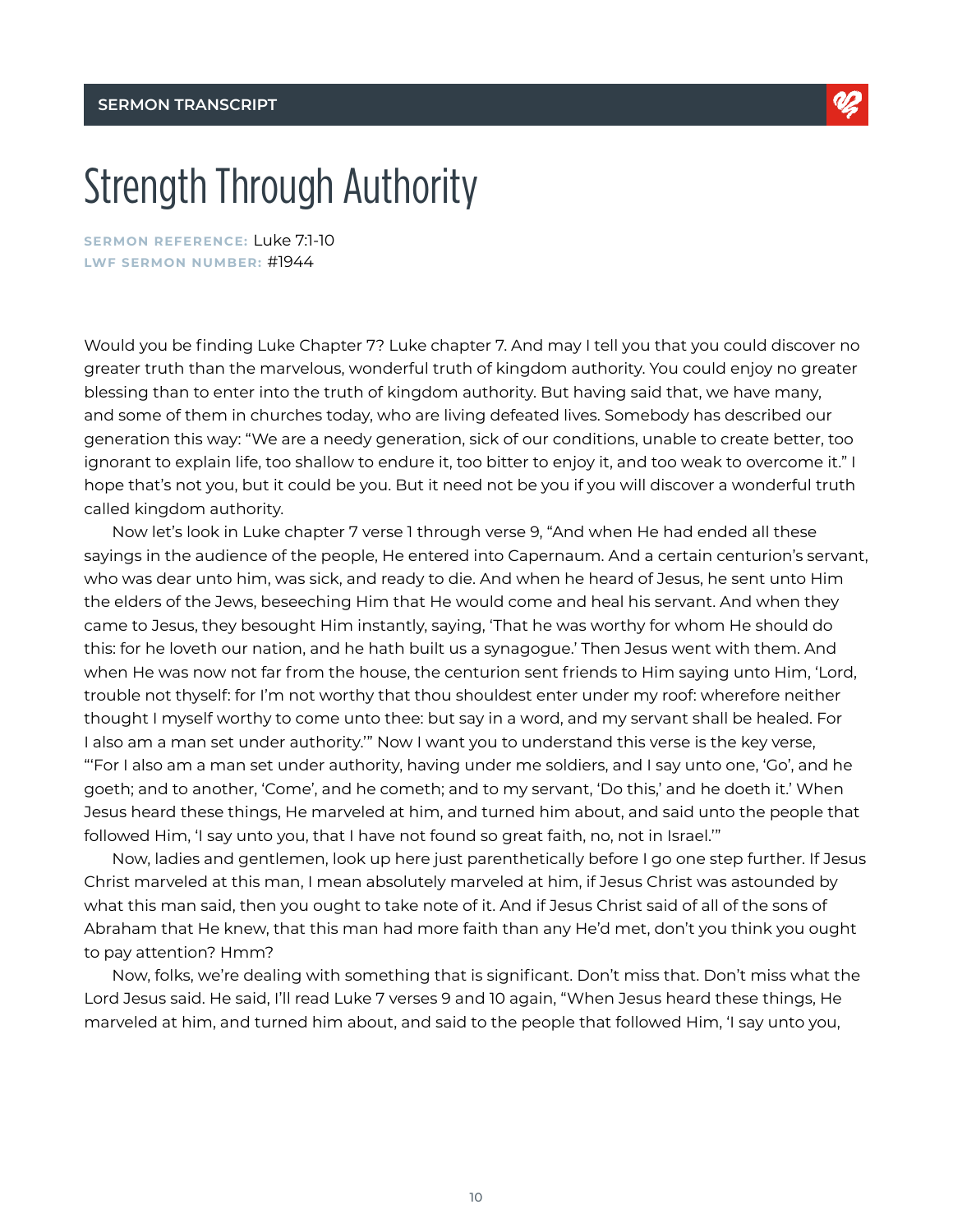**Strength Through Authority** | **Luke 7:1-10** | **#1944**

I have not found so great faith, no, not in Israel.' And they that were sent, returning to the house, found the servant whole that had been sick."

Now, again I want to say that Satan, that sinister minister of misinformation, will do all that he can do to keep you from learning the truth of your kingdom authority in the Lord Jesus Christ. He wants to pull the veil of darkness over this truth.

Now the Lord did not create you, bring you into this world, to be a victim of Satan, for you to live a crushed and defeated life. To the contrary, our Lord expects you to reign, as we're going to see, not someday in the sweet by and by, but right now in the nasty now and now. You are to have victory over Satan in this day and in this age.

Now let's back up again. We're talking about the principles of kingdom authority. And remember that when God created Adam and Eve, God created Adam and Eve and put them on Earth, and the Bible says in the book of Genesis chapter 1 and verse 28, that, "God told them to have dominion." Dominion, that means they're to reign! They're to rule! They were the king and queen of this Earth! But they disobeyed God. They yielded everything to Satan. They lost their dominion. They lost their crown. Rather than having dominion, they became slaves of Satan. They became servants to Satan. And when Adam rebelled against Heaven, Adam lost his authority on Earth. And Adam became a slave to Satan; and a child of a slave is a slave also, and therefore all of those who are in Adam became slaves of Satan. But the Lord Jesus Christ came to this Earth, the last Adam, the Lord Jesus Christ, won back for us the victory that the first Adam lost, and we were able to sing together as a congregation, "Oh, victory in Jesus!" Now we need to understand this, because if we don't understand it, no matter how true it may be, it'll do us no good whatsoever.

There was an Emancipation Proclamation when Abraham Lincoln set the slaves free in the South. They were free, set free! And thank God for that. But did you know that many slaves continued on the plantation? Many continued to serve their old master. Why? Two reasons: one, some of them didn't get the news. Secondly, some of them couldn't believe it. It seemed too good to be true. And I tell you, there're some people in this world today who have not yet gotten the news of our emancipation in the Lord Jesus Christ and of our kingdom authority. And to others, and some in this place right now, it will seem too good to be true. Now we often hear people say, "Oh, the truth will set you free." Well, be careful. The truth doesn't set you free if you don't know the truth, if you don't know it. What did our Lord Jesus say about that? In John 8 verse 31 and 32, "Then said Jesus to those Jews which believed on Him, 'If you continue in My Word, then are ye disciples indeed and ye shall know the truth, and the truth shall make you free.'"

Now what I'm trying to do in this, in this series of messages is to help you to know the truth. Now we're not talking about overcoming Satan in the world to come. We're talking about now, where you work this afternoon and tomorrow morning. You see, we lost it in Adam; we got it back in Christ.

Here's a key verse. Put this one in your margin, Romans chapter 5 and verse 17. It sums up everything that I'm trying to say, "For by one man's offense death reigned by one." Who was that one man who offended? Adam! Who took over then? Death! Death reigned because of Adam's offense and because of Adam's sin. "Much more," and thank God for that much more, now, "they which

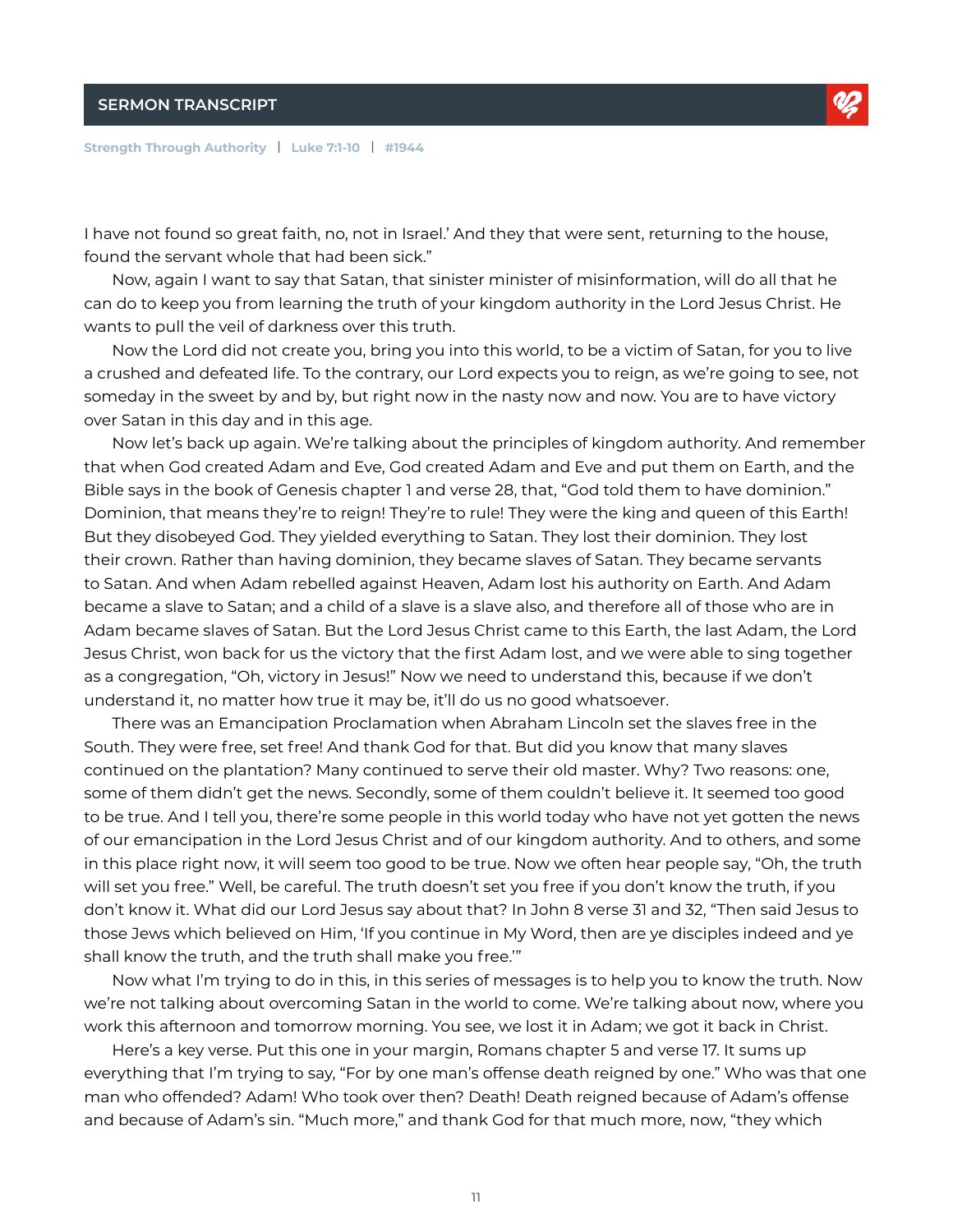#### **Strength Through Authority** | **Luke 7:1-10** | **#1944**

receive abundance of grace and of the gift of righteousness shall reign in life by one Jesus Christ." "Shall reign in life!" Not reigning somewhere, but right now! As I say, not just in the sweet by and by.

Now here's the story. There's a man, a centurion. That means he was an army officer. He had one hundred men under his command, at his post. He was a very important man in the Roman army; he was a Gentile. And he had a servant that was sick, and he was concerned about his servant, his servant's about to die. People came to Jesus and said, "This is a good man. You ought to go over there and help him! Heal his servant!" So Jesus is going to this man's house, and the man sends out a message. He says, "Listen, I didn't feel that I was worthy to come to You. I'm not worthy that You should come under my roof." But he said, "All You have to do is to give the command, and my servant will be healed." And then he explained why he said that. He said, "For I too, I also am a man set under authority." That is, "I have officers over me. I'm a centurion, but there's a general over me, and over that general is the emperor. I understand that I am under authority; therefore, I have authority. Therefore, I can say to this servant, 'Go,' and he goes. I can say to this soldier, 'Come,' and he comes. Why? Because I am under authority, and because I am under authority, I am over these who are under me." Simple, that's the way it works. He was a military man. He understood the way things worked in the military. And when he said that, Jesus marveled. He said, "He's got it! He has seen it! He understands it! Why can't even the children of Israel understand this? I haven't seen faith like this in all the land of Israel! He understands kingdom authority." And Jesus marveled.

Now you need to understand today this same kingdom authority. What do we mean by authority? It means the official, legal right to act.

Now we're going to learn four things today about kingdom authority that come out of this text, okay? And I don't want this to be academic. I want to go beyond academics into your life.

Now first of all, the source of kingdom authority. All authority comes from a higher power. It comes down. Authority comes from above. You have to be under authority to have authority. "I also am a man set under authority." That's what he says there in Luke 7 verse 8, "For I also am a man set under." Authority comes from above; therefore, any authority that you may hold is no better or stronger than the one who is over you. Because, you see, you have to have someone to back up the authority that you hold.

When a policeman comes and knocks on the door, there's been a disturbance, he knocks on the door, and the person behind the door may say, "Who's there?" And the policeman will say, "Open the door in the name of the law." In the name of the law. Know that we're to pray what? In the name of Jesus. "Open the door in the name of the law." Now what this man is doing is just appealing to a higher authority. Now he doesn't just come and say, "This is John Jones. Would you please open the door?" "Open the door in the name of the law." Well, where does he get this authority? Well, he's a policeman; he's been commissioned. So behind that badge is the police department of the city. Well, suppose the man doesn't want the police department of the city to interfere with him. Well, behind the police department of the city is the state militia. Well, suppose he won't obey that. Behind that is the National Guard and the forces of the United States, if there comes to be an insurrection. That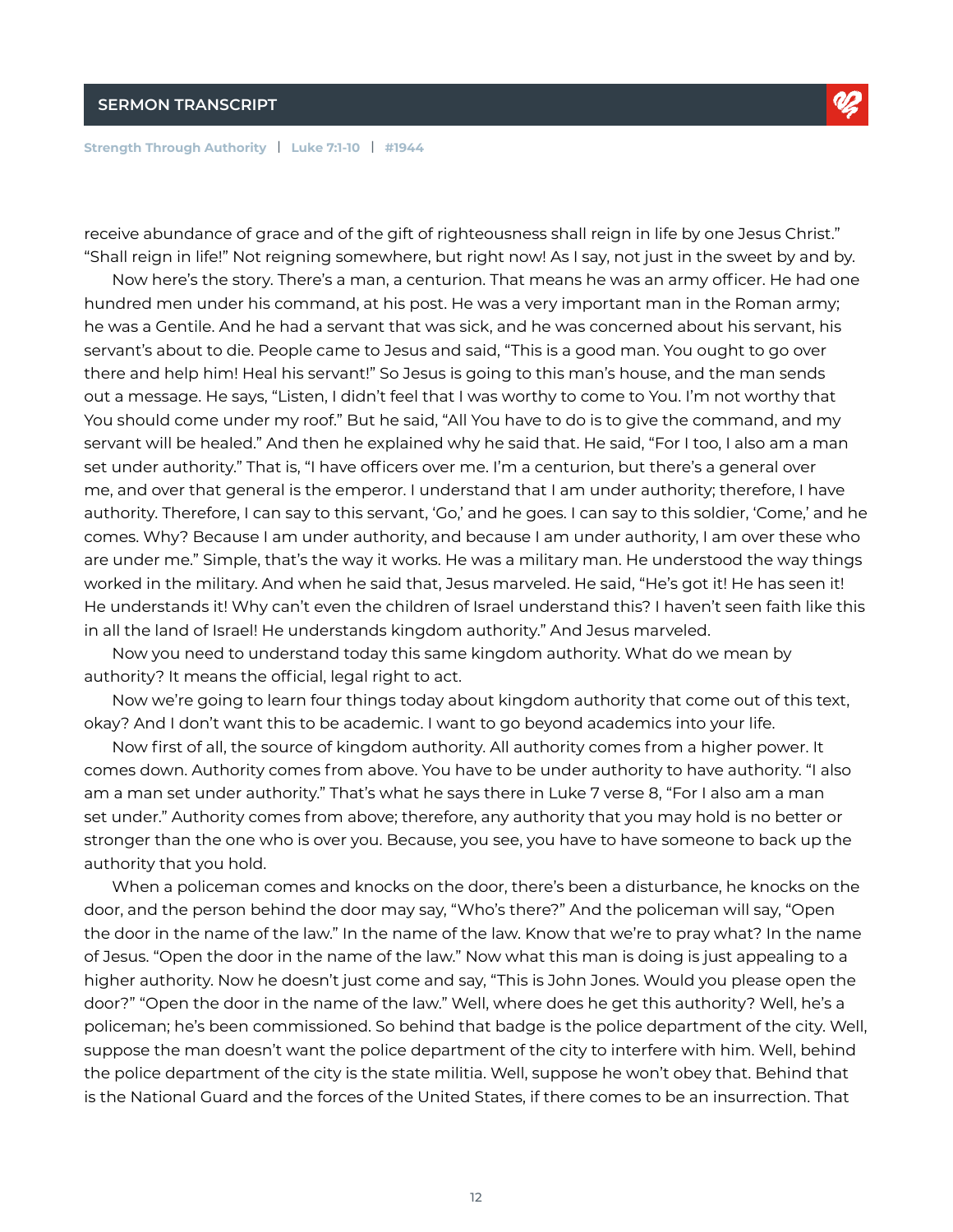

one man is backed up by incredible authority, and that's what we need to understand; that authority comes from above.

Now the reason that God's children have authority is because of the Lord that is over them. Now let me give you another great verse that'll help you understand this. First John chapter 4 and verse 17; I'm going to take just a phrase out of that verse. Don't turn to it, but jot it down. "As He is," talking about Jesus, "As He is, so are we," now here's the key phrase, "in this world." As Jesus is, so are we, because we are in Him, and He is in us. This is the doctrine of identification. When He died, He died for us, and so we died with Him, right? His death had your name on it. He died for you. You died with Him. Are you identified with Him in His death? Say, "Amen." Okay.

Now, secondly, when He rose, you rose with Him. You are identified, united with Him, in resurrection. The Bible says in Romans chapter 6 verses 4 and 5, "If we've been buried in the likeness of His death, we shall be also in the likeness of His resurrection." Jesus died for us, and then Jesus rose for us. He, He died for us. He gave Himself for us, and then He rose to give Himself to us, and so we have resurrection life.

Now when Jesus ascended, we ascended with Him, and the Bible teaches in Ephesians that we're seated with the Lord Jesus, "In the heavenlies, far above all principalities and powers," and so, therefore, Jesus' victory is our victory.

Understand this, that the authority comes from Jesus, and we are united with Jesus in His death, burial, resurrection, ascension, enthronement, and therefore we sing, "Victory in Jesus." Does Jesus have dominion over Satan? Yes! Does Jesus have authority over demons? Yes! Are you in Jesus? Yes! That's the point. It flows from above. If they're subject to Him, they must be subject to us. Now that doesn't mean that you're somebody important; it's Him. "As He is, so are we in this world."

I heard about a man one time who was boasting about taking his pocketknife and cutting the tail off a monstrous lion. Somebody said, "Wow! You are brave! If you cut his tail off, why didn't you just go ahead and cut his head off, too?" "Oh," he said, "somebody had already done that." You see, friend, Jesus is the One who has cut the head off that lion of Hell. And because of what He has done, because of His victory, then we have victory in the Lord Jesus Christ.

Now what we need to understand is this, what the relationship of Jesus Christ to the church truly is. Don't think of the church as a business with Jesus as the president. The church is a body with Jesus as the Head. Do you see the difference? That is, we are organically related to the Lord Jesus Christ. His life is in us. Our authority comes from the Lord Jesus. And that's the reason when Jesus gave the Great Commission in Matthew 28 verses 18 through 20, and sent us out to spread the Gospel, He said, "All authority is given unto Me! Go ye, therefore!" Therefore, because I have this authority, and now I am giving you the power of attorney to act for Me.

Here's a great verse, First Peter chapter 3 and verse 22. It speaks of Jesus, "Who is gone into Heaven, and is on the right hand of God; angels and authorities and powers being made subject

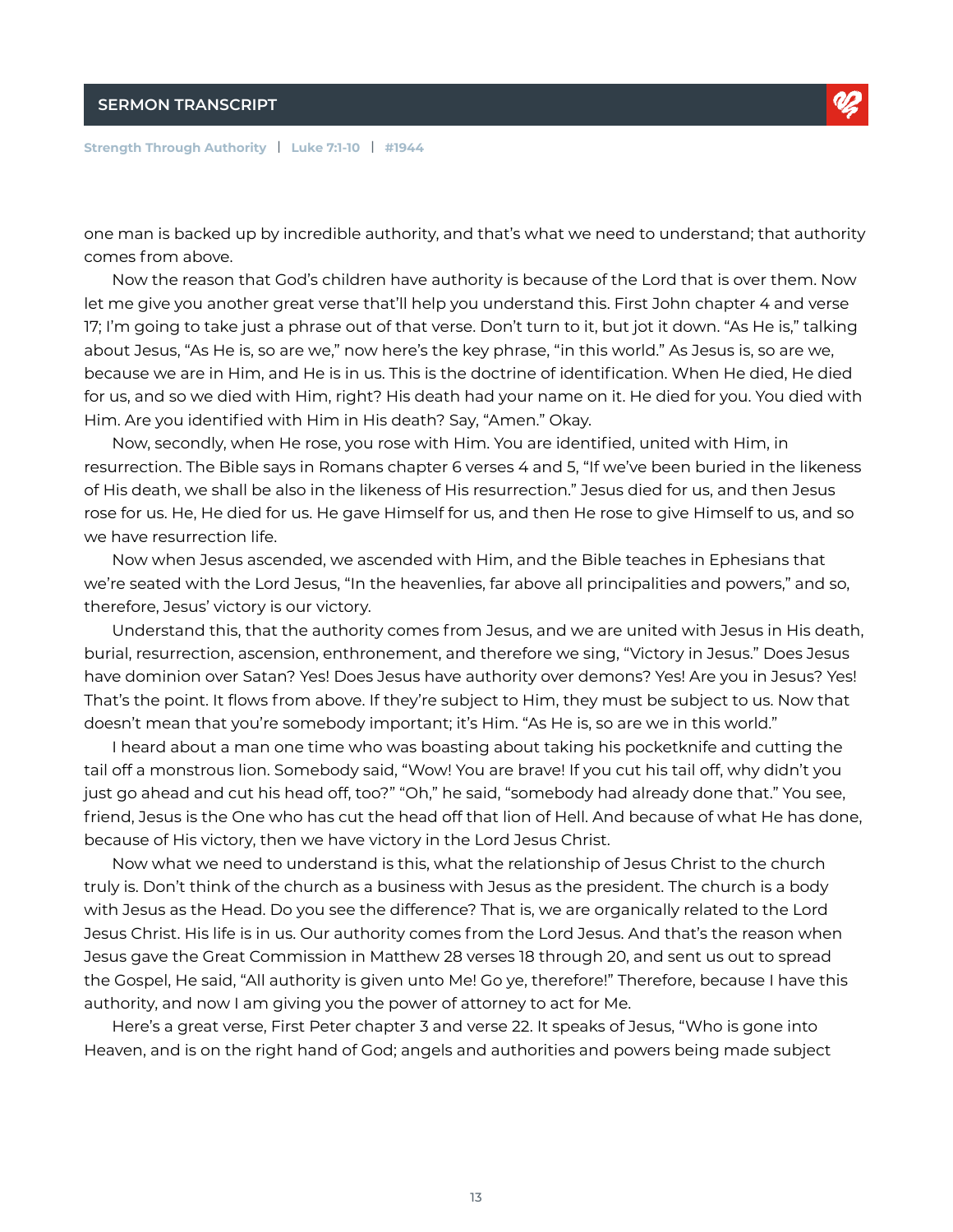#### **Strength Through Authority** | **Luke 7:1-10** | **#1944**

unto Him." First point, first truth, the source of kingdom authority. It flows from above. It comes from a higher power.

Now that brings us to the secret of kingdom authority. That's the second thing, the secret of kingdom authority. Look again in Luke 7 verse 8, "For I also am a man set under authority, having under me soldiers." I'm under, so I have people under me. Here's the secret; it's very plain, it's very wonderful; you cannot be over until you are under. You cannot have authority until you get under the authority that is over you. Now that's so simple, but it's so wonderful. You see, all authority is linked to obedience. Why would a person give you authority to act for him when you're disobedient to him? That's the reason that Satan endeavored to get Adam to disobey. When Adam disobeyed, he forfeited his authority.

Now our generation doesn't like the word authority. We don't like to be under anybody. I mean, we stick out our chests, we talk about being free-born Americans, and if you're a baby boomer! You know, let me tell you, if you're part of the boomer generation, you are the first television generation. For you the television was a third parent. In your lifetime you've gone through the Hula Hoop, the Barbie Doll, pop psychology, Dr. Spock. Many of you have Spock-marked kids. Donahue, rock and roll, you watched Elvis Presley wear his clothes out from the inside, the Beatles, and all of that music that you boomers listened to, all of it had a defiant message! It was anti-authority! The authority was called, "the man;" you were told to, "Resist the man."

And authority figures were made fun of. Fathers were Archie Bunker; preachers were Flip Wilson. To be laughed at! And the ideals that were in your generation was this, "I gotta be me!" Frankie said, "I did it my way." McDonald's or whomever, says, "Have it your way." "Do your thing." "If it feels good, do it!" And many of us dare not realize the vestiges of rebellion that still lurk down in our hearts. We don't want to submit to authority, and you're looking at a guy, by nature, is the same way.

I was looking for a parking place a while back and I saw a sign; it said, "Don't even think about parking here." I was so full of rebellion, I thought about it! Folks, I mean we all have that thing in us. We don't want anybody to be over us. But God does not give kingdom authority to rebels. God does not give kingdom authority to rebels!

I've often used this illustration. Have you ever tried to teach a child to drive? How many of you have ever tried teach somebody to drive? Child, anybody else? What's the first thing you showed them? Not even the ignition switch, certainly not the accelerator, not how to put it in drive. The very first thing, if you've got an iota, a modicum of intelligence, the brake! "Honey, here's how you make it stop. Here's how you make it stop! There's the brake."

Now, suppose that child that you're teaching, that young teenager says, "Hey, Dad, don't, I'm not interested in the brake. Show me how to make this thing go! I'm not interested in the brake. That is of no importance to me." You just find yourself taking the keys and putting them back in your pocket. Isn't that right? Because you know if that person is not interested in how to make it stop, you're not interested in telling him how to make it go. Isn't that right? I'm going to tell you this about God the Holy Spirit. If you do not know the restraint of the Spirit, you will never know the release of the Spirit. If you cannot operate the spiritual brakes, God'll never show you the spiritual accelerator.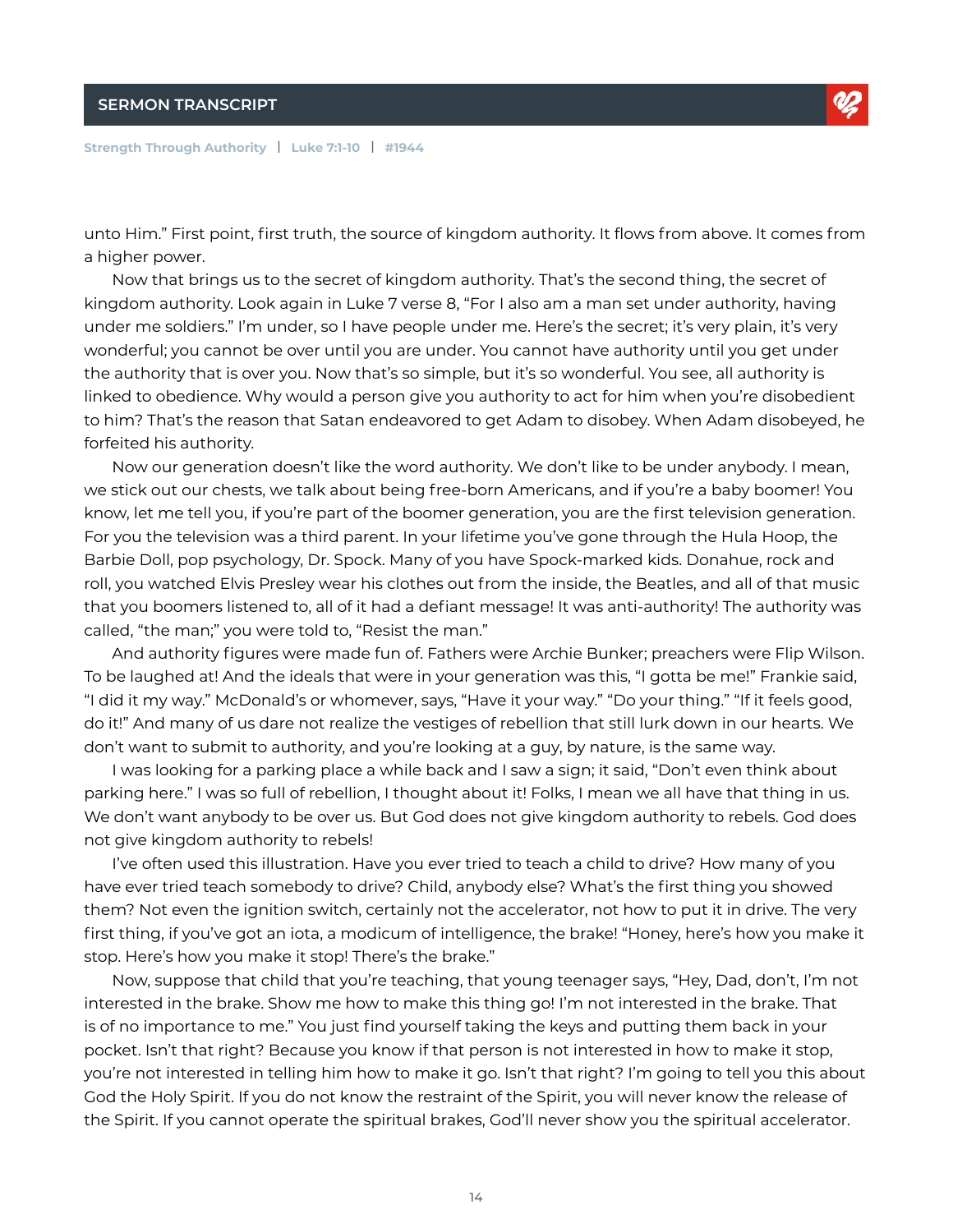You see, the reason that many people do not have kingdom authority is, they have not learned how to be under, and therefore they will not be over.

Now God has authority everywhere. There's the authority of the Word of God; are you under? There's the authority of the lordship of Christ; have you submitted to it? There's the authority of the direction of the Holy Spirit; do you know it? There is to be authority in the home, as we're going to see later on. There is authority in the church. There is authority in the government. There is authority everywhere. When you go to a restaurant, there is authority in that restaurant.

I was with some preachers, some friends; it was a convention. Well, we went into a restaurant; we want to be together. You know how preachers like to get together and talk and we went into the restaurant, and there was not enough room for us to get around one table. So I said, "Well, let's put these two tables together." A waitress came up, said, "Mister, you can't do that." Now, folks, there was no reason I couldn't have done that. Made perfectly good sense. We were not blocking an aisle. It was good for business. Had I been the manager of the restaurant, I would've certainly acquiesced to that. I knew that waitress didn't understand, and after all, I am the pastor of Bellevue Baptist Church, and she's a waitress. I want to say this in all seriousness, there are no big shots in the kingdom of Heaven. And my thought was, "Oh yeah, we can do it. That's all right, ma'am. It won't matter," and to start putting those tables together. You know what God said to me? God said, "Adrian, you're a rebel. She's in charge here," and He was right, and I had to just say, "Well, we won't do it. We won't do it." There's authority everywhere, everywhere! And I'm going to tell you this, if you do not learn to be under, you will not be over! And I'll give you the best example of this whole thing, and this humbled me when I found out. Listen, the Lord Jesus Christ was under authority. What did that man say? He looked at Jesus, and he said in Luke 7:8, "I also am a man under authority." He said, "You're under authority."

You say, "Well, to whom was Jesus under authority?" I'm going to show you. Now remember that Jesus came here as a man! He showed us not what God was to be like on Earth; He showed us what man was to be like on Earth. He was God, but He lived a life on this Earth as man. And as a man, He was subject to His Father. John 17 verse 4, "I have glorified Thee on Earth; I have finished the work which Thou gavest Me to do." That's what Jesus said to His Father.

Jesus was in subjection to the Holy Spirit. Luke 4 verse 1. The Bible says, "He was led by the Spirit into the wilderness." Subject to the Holy Spirit.

He was subject to the Word of God. He said the Scriptures cannot be broken.

He was subject to His earthly parents. Put this verse down, Luke chapter 2 verse 51, "He went down with them, and came to Nazareth, and was subject unto them." That's to His mother and father, His earthly mother, and Joseph, who was not His true father, but His father on this Earth.

The Lord Jesus was subject to earthly government. When there came time to pay taxes, what did Jesus say in Matthew 17 verse 27? "Notwithstanding, lest we should offend them, go thou to the sea and cast an hook, and take up the fish that first cometh up; and when thou hast opened his mouth, thou shalt find a piece of money. That take, and give unto them for Me and thee." Jesus, the King of Glory, paid His taxes. Point; if Jesus Christ is subject to God the Father, the Holy Spirit, the Word of God, if Jesus Christ was subject to earthly parents, if Jesus Christ were subject to the government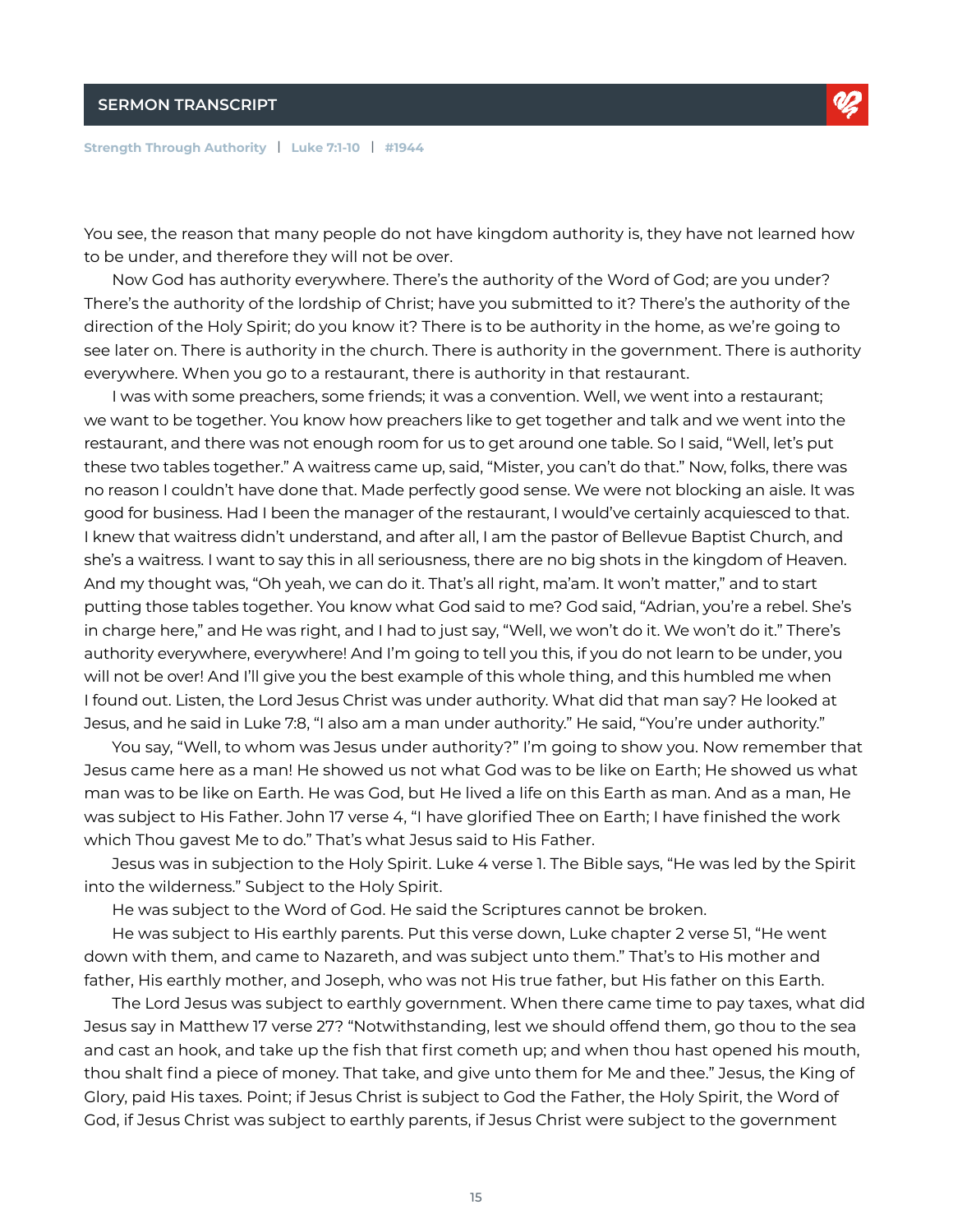#### **Strength Through Authority** | **Luke 7:1-10** | **#1944**

under which He lived and operated, who are we to say nobody's going to tell us what to do? That army officer looked at Jesus Christ, and he said, "I also am a man under authority." Now the secret of kingdom authority is plain and clear. You cannot be over unless you're willing to be under.

Now here's the third thing. We have talked about the source of this authority; authority flows from above. We've talked about the secret of this authority. Because it flows from above, we must get under that authority that is over us so we can be over those things that that authority has set us over. Got it? Got it.

All right, now here's the third thing; the scope of kingdom authority. Into what realms does this authority extend? Well, it is to the things of the Spirit of God. You're in Luke 7, just turn over to Luke chapter 10, and look in verse 19, well, let's start in verse 18, because I like that, "And He said unto them, 'I beheld Satan as lightning fall from Heaven. Behold, I give you power to tread on serpents and on scorpions, and over all the power of the enemy and nothing shall by any means hurt you.'" Now if you have a King James, like I'm reading from, the word power is used twice, but they're two different words. And it may be translated this way, "Behold, I give you authority over all the power of the enemy." Now what is the scope, therefore, of our authority? It is over all the power of the enemy.

Now we need to be very careful here, and I want you to listen. Listen carefully now, because kingdom authority does not need to be refused, but it certainly doesn't need to be confused, and it certainly doesn't need to be abused. Now what is the scope of kingdom authority? Learn this; when God gave Adam authority over the beast of the field, the fowls of the air, and the fish of the sea, that authority has not yet been given to us. We do not live in the Garden of Eden. Now potentially, potentially we gain more in Christ than we ever lost in Adam, but our full inheritance is waiting until Jesus Christ comes again. Adam was given authority over the forces of nature. You and I are given authority over the power of the enemy. Have you got that? I hope you understand that, because, you see, the dominion over the forces of nature, that will come in the millennium.

Hebrews 2:8 is a key verse here, "Thou hast put all things in subjection under his feet," he's talking about man, "For in that He put all in subjection under him," that is, under man, "He left nothing that is not yet put under him. But now we see not yet all things put under him." That is, there is a potentiality that is yet to be fulfilled. There is a not yet. Romans 8 verse 22, the Bible says there, "We know that the whole creation groaneth and travaileth in pain until now." Look around. This is not the Garden of Eden. There's desert, disease, destruction, depravity all over the globe. And if you're a child of God, you're not isolated nor insulated from these. Romans 8 verse 23 says, "And not only they, but ourselves, which also have the firstfruits of the spirit, even we ourselves groan within ourselves, waiting for the adoption, to wit, the redemption of the body." Now the restoration of nature and the redemption of the body, that's out yonder. "We see not yet all things put under Him." But in this day and in this age, He says, "I have given you authority over all the power of the enemy." That is the scope of your kingdom authority.

Now you say, "Adrian, why are you just slowing down here?" I'm just trying to help you to understand how it works. You may be Spirit-filled, but don't throw a rock in a hornets' nest. It won't do you any good to be Spirit-filled when those hornets come out of there. That's what I'm trying to

16

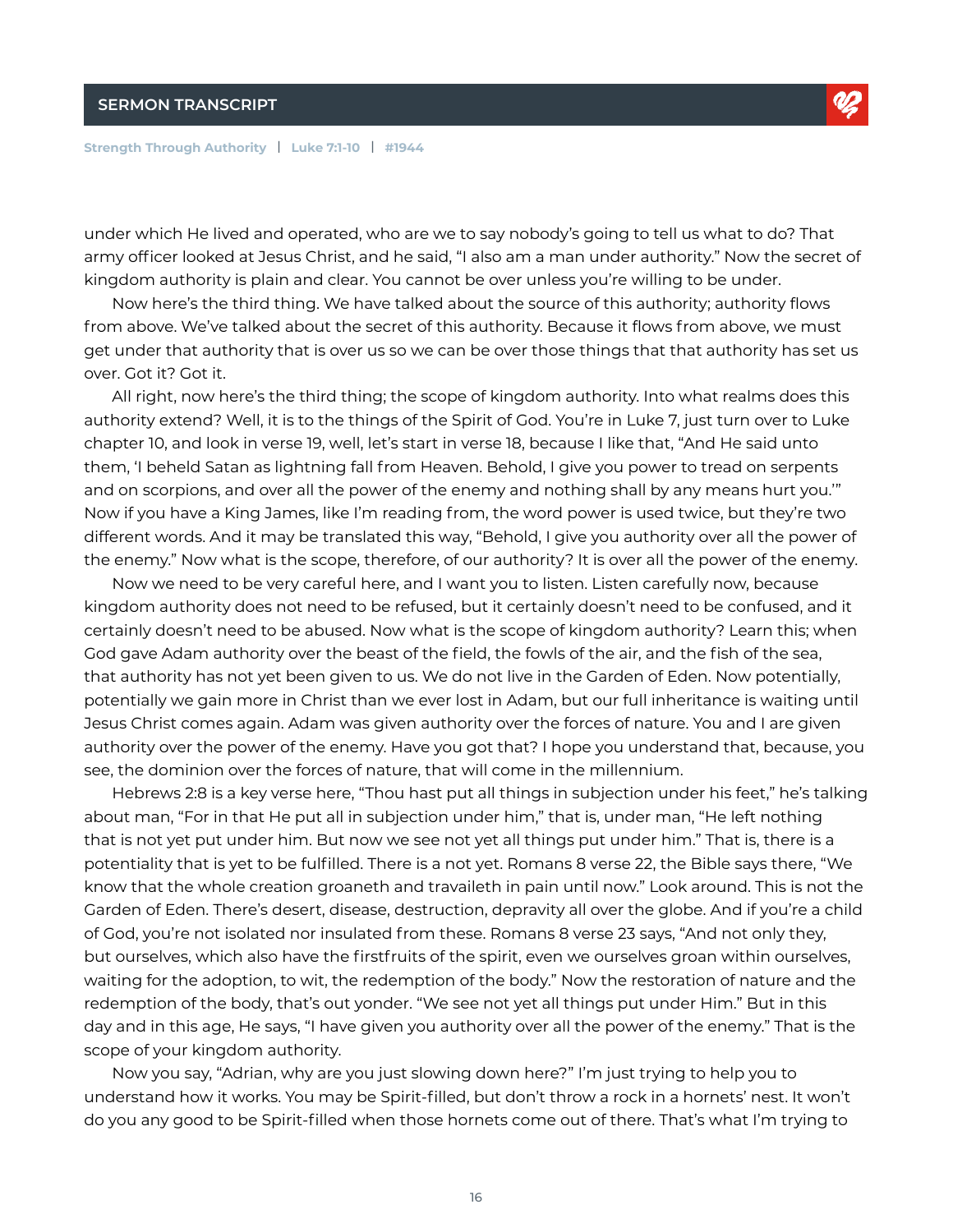#### **Strength Through Authority** | **Luke 7:1-10** | **#1944**

say. When our Lord says He gives you authority, He's talking about spiritual authority. He's not saying that you have authority over microbes, mosquitoes, mildew, or mudslides. Now, why do you have to understand that? Because if the devil cannot keep you from learning this truth, he'll try to corrupt it and pervert it and have you have the idea that if you have spiritual authority, you can make it rain, or if you have spiritual authority, that you can walk in a hospital room and empty it. No, you can't. We have these joy boys on television who've taken this truth, and they have so distorted this truth, that they would have you to believe that kingdom authority is the key to Fort Knox and the fountain of youth rolled into one! It's the gospel of cash, Cadillacs, and comfort, but it's not the Gospel of Jesus Christ.

Jesus said, "Behold, I give you authority over all of the power of the enemy." Second Peter 1 verse 3, "According as His divine power," that is, His divine authority, "hath given unto us all things that pertain unto life and godliness." Now that's where your authority is.

By His divine power He has given unto us all things that pertain to life and godliness. "I give you authority over all the power of the enemy." One day, yes, one day the lamb and the lion will lie down together. One day, yes, the desert will blossom as a rose. One day, yes, the Earth will be filled with the knowledge of the glory of the Lord as waters that cover the sea! But Hebrews tells us not yet. But in the meanwhile, we are not Satan's lackeys. We are not slaves of sin. Satan has no power, no authority, sin has no allurement, temptation has no power that the child of God cannot overcome with kingdom authority! That's the scope of it. We need to understand that, what the scope of this authority is.

Now here's the last thing I want you to notice. We're talking about some principles, and then as we go on in this series, we're going to flesh these out. We're going to see how it works in the church, how it works in the home, how it works in the government, how it works in society.

But the fourth thing we're going to see is the strength of kingdom authority, the strength of it. In Luke 7:7, this man said, "Just speak a word, and my servant will be healed." Now Jesus obviously had power to heal that you and I may not have unless God gives us that very special gift. But the point that I'm emphasizing right now is that this man, who was a centurion, was a man of strength. That is, he said, "I have those who are under me."

Go back again, if you will, and look in Luke 7 verse 8, "For I also am a man set under authority, having under me soldiers, and I say to one, 'Go', and he goeth." Would you like some soldiers to fight for you? "And to another, 'Come', and he cometh; and to my servant, 'Do this', and he doeth it." How would you like some spiritual soldiers and some spiritual servants? All right, if you need spiritual soldiers and spiritual servants, you need this strength, then you are going to have to enter in to a thing called surrender. Do you know where strength comes from in the Christian life? Surrender. Surrender.

Several years ago we had the mayor's prayer breakfast. There was a man named Cary H. Humphries who was the speaker. Now who's Cary Humphries? He was the president of Cargill North America. Well, what is Cargill? At that time, and I don't know, it still may be, it was the largest private holding company in America, perhaps in the world. Now if you're a businessman, you know that this man was not, in the world of business, a five or a six; he's a ten. This was Cary Humphries, and Cary Humphries is a committed Christian. I heard him tell how he gave his life to Jesus Christ, and I heard

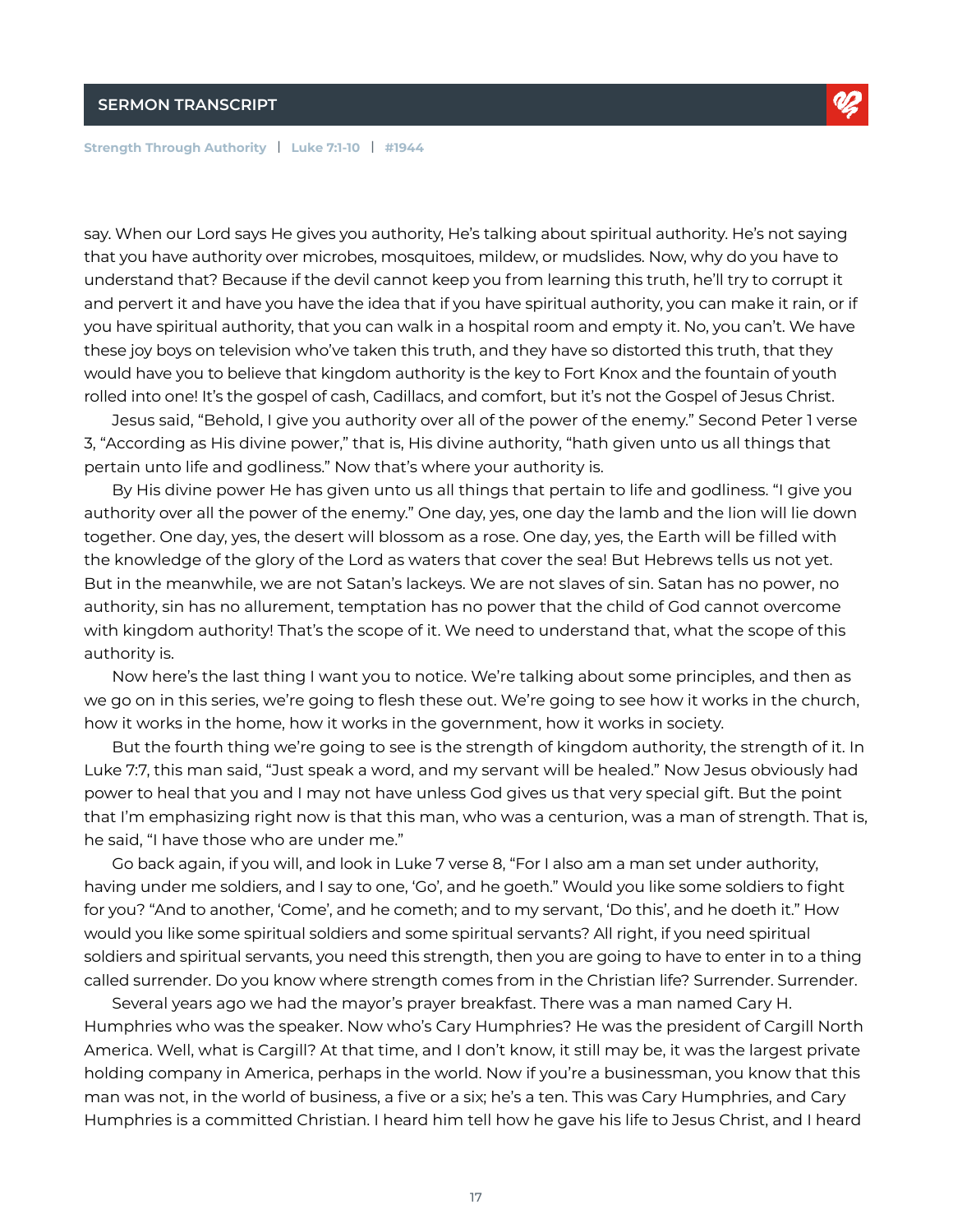#### **Strength Through Authority** | **Luke 7:1-10** | **#1944**

him testify of the change that came into his life, and then he said this. He said, "I do not try to set a fashion statement." He said, "I don't emphasize style in the way that I dress. But," he said, "every morning when I go out," he said, "I put a white handkerchief in my pocket." He said, "It's up there right now." He said, "That white handkerchief is not there primarily for style. That white handkerchief is there to say something to me." He said, "That white handkerchief is a sign of surrender." And he said this, and I wrote it down. He said, "In 1961, I surrendered my all to Jesus Christ. This white handkerchief is a reminder each day that I am His to command."

Now, folks, that's a man who has all of these people working under him. I mean, that is a man that is a mogul, a magnate in business, but he is also a man who is a humble man who said, "I am His to command." Have you said that to Jesus Christ? Do you mean it? Then if you do, you're going to understand this tremendous strength. You see, there's a difference in authority and power. Authority comes from the office; power is residual in the person.

Here's an illustration we can all understand, then I'll be finished. Professional football players, they have become monstrous. When I played football in college and high school, I weighed about 185 pounds, and I was one of the bigger men in the backfield. Today they wouldn't let me carry the water. These guys are something. I mean, here's a fellow; he is 6 feet 7, he weighs 285 pounds, and he's quick as a cat, and on top of that, he's got a helmet, a face guard, all of his armor all around him. Good night, they're big. You could get hurt playing that game! And yet there's another lil' fellow out there. This guy may be 155 pounds. He has no helmet, he has no shoulder pads, he's wearing a shirt with stripes on it, and all he's got is a whistle; and he says to that guy, "You get off the field and go to the showers." Power! Authority. See the difference? The guy with the whistle, the guy with the striped shirts, he's the one with the authority, and Jesus says to us, we're the little guy, "I give you authority over all the power of the enemy." He's the big guy, and it's time you and I told him to take a hike. It's time you and I understood the strength of spiritual authority! Now just knowing it is not enough. We need to learn how to pray with authority, and we're going to be talking about that soon and very soon.

But let's go back to Mr. Humphries, who said, "I gave my heart to Jesus Christ in 1961." It was very real to him. Have you given your heart to Jesus Christ? I say, have you? I didn't ask you if you were Baptist. I didn't ask if you were a member of a church. I'm asking this, are you saved and do you know that you're saved?

Bow your heads in prayer. Heads are bowed and eyes are closed. Father, I pray in the name of Jesus that many right now will receive Him into their hearts. Holy Spirit of God, open understandings. Draw people to Jesus. Oh, Lord, may people say an everlasting, "Yes" by faith to You. Lord, I know that You've said if anyone would come to You, You would never turn them away.

Now, while heads are bowed and eyes are closed, if you're not certain that you're saved, would you like to be saved, would you? Would you like to know that you really do have life? Jesus said, "I've come that you might have life." Could I lead you in a prayer? We'll call this prayer the sinner's prayer. And you can pray and accept Christ as your personal Lord and Savior. You can do it right now. Would you pray this prayer? "Dear God, I know that You love me. Thank You for loving me. And I know that

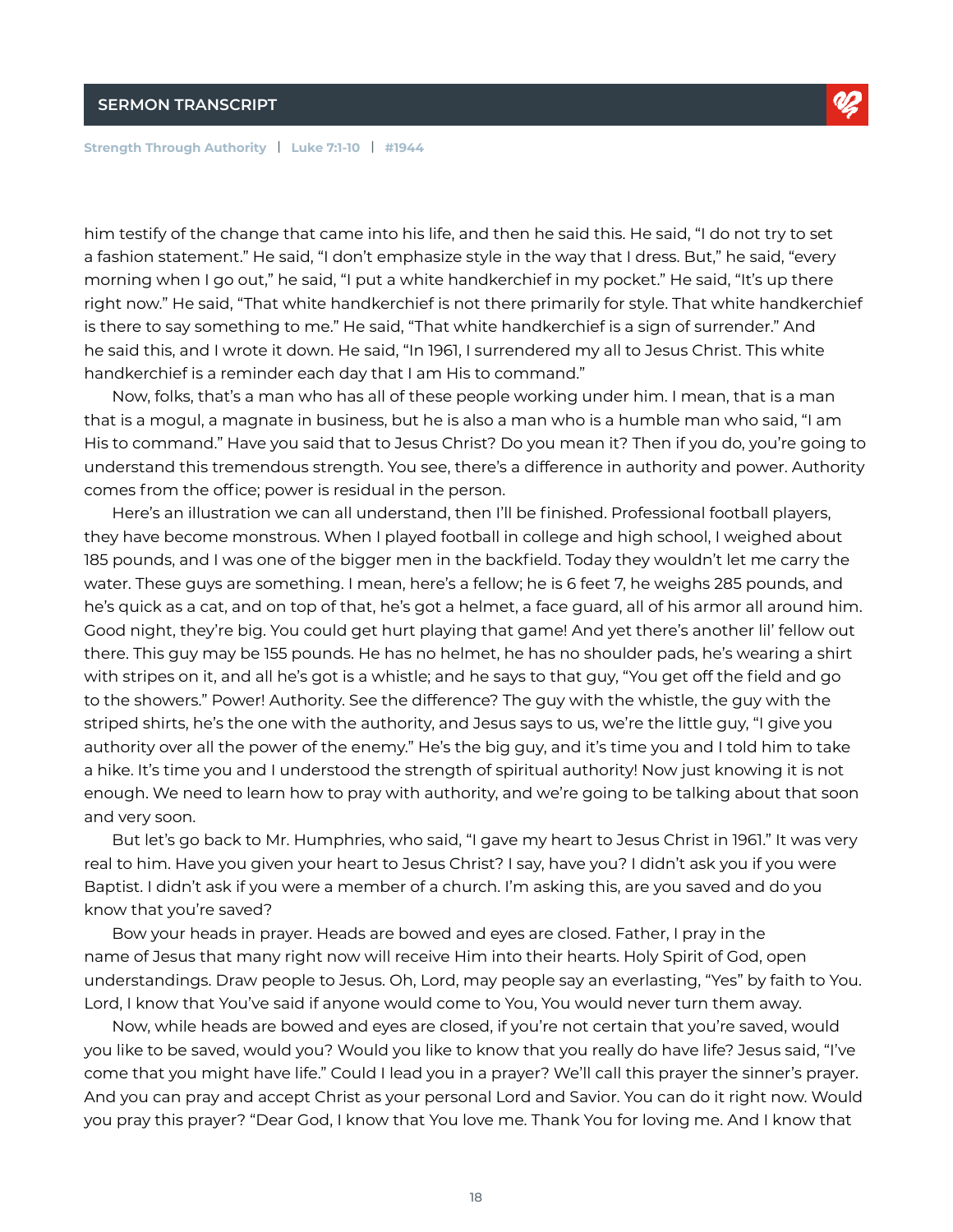**Strength Through Authority** | **Luke 7:1-10** | **#1944**

You want to save me. Jesus, You died to save me and You promised to save me if I would trust You. Jesus, I do trust You. I believe You're the Son of God. I believe you paid for my sin with Your blood on the cross. I believe that God raised You from the dead. And now I receive You as my Lord and Savior. Forgive my sin. Cleanse me. Come into my life. Take control of my life and begin today to make me the person You want me to be. And Jesus, give me the courage to make it public. Help me never to be ashamed of You. In Your name I pray, Amen."